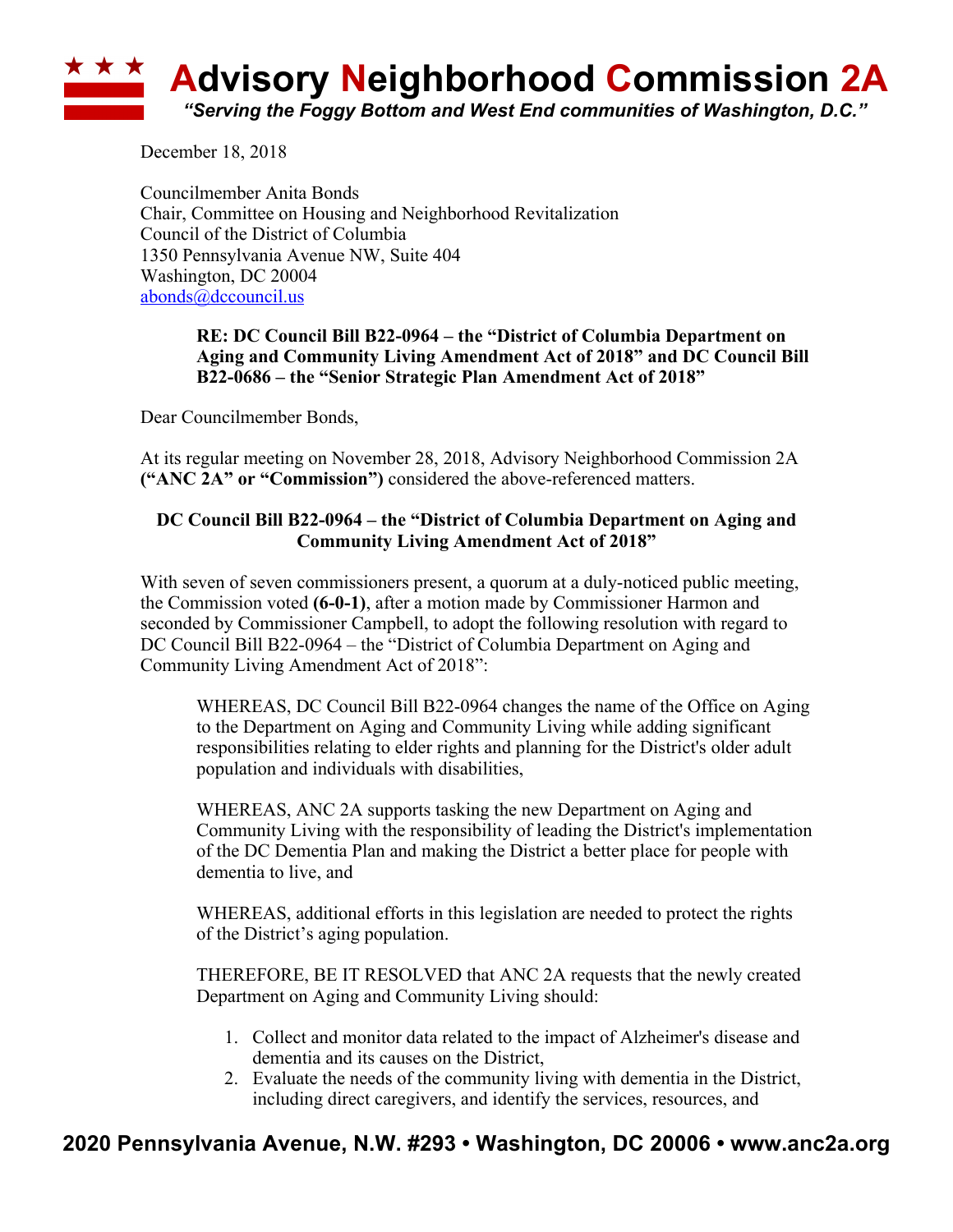

*"Serving the Foggy Bottom and West End communities of Washington, D.C."*

policies that may be accessed or developed to mitigate impacts and address need.

- 3. Recommend policies, legislation, and funding necessary to implement the state plan to address the needs of people living with Alzheimer's disease and dementia and their caregivers,
- 4. Recommend strategies for the coordination of services and distribution of resources among agencies involved in the delivery of services to people with Alzheimer's disease and dementia,
- 5. Monitor the development and implementation of the District's plan for meeting the needs of people with Alzheimer's disease and dementia and their caregivers, and
- 6. Create a position within the Department on Aging and Community Living to oversee the implementation of the DC Dementia Plan.

### **DC Council Bill B22-0686 – the "Senior Strategic Plan Amendment Act of 2018"**

With seven of seven commissioners present, a quorum at a duly-noticed public meeting, the Commission voted **(6-0-1)**, after a motion made by Commissioner Harmon and seconded by Commissioner Smith, to adopt the following resolution with regard to DC Council Bill B22-0686 – the "Senior Strategic Plan Amendment Act of 2018":

WHEREAS, DC Council Bill B22-0686 requires the District to create a ten-year strategic plan to address the needs of the city's seniors,

WHEREAS, it is estimated that there are 8,900 people living with Alzheimer's in the District of Columbia in 2018 – a figure that is expected to increase with the aging population, and

WHEREAS, the District of Columbia needs to thoughtfully consider this population and their families as policies are being developed in consultation with civil society groups, such as the Alzheimer's Association's National Capital Area Chapter, so as to continually improve the quality of life for residents with Alzheimer's disease and other dementias.

THEREFORE, BE IT RESOLVED that ANC 2A requests that DC Council Bill B22-0686 include a requirement for an assessment of the needs of people with Alzheimer's disease in the District and provide an appropriate agency mandate to take appropriate actions in response to identified needs.

Commissioners Florence Harmon (2A06@anc.dc.gov) and William Kennedy Smith  $(2A04@anc.de.gov)$  are the Commission's representatives in this matter.

ON BEHALF OF THE COMMISSION.